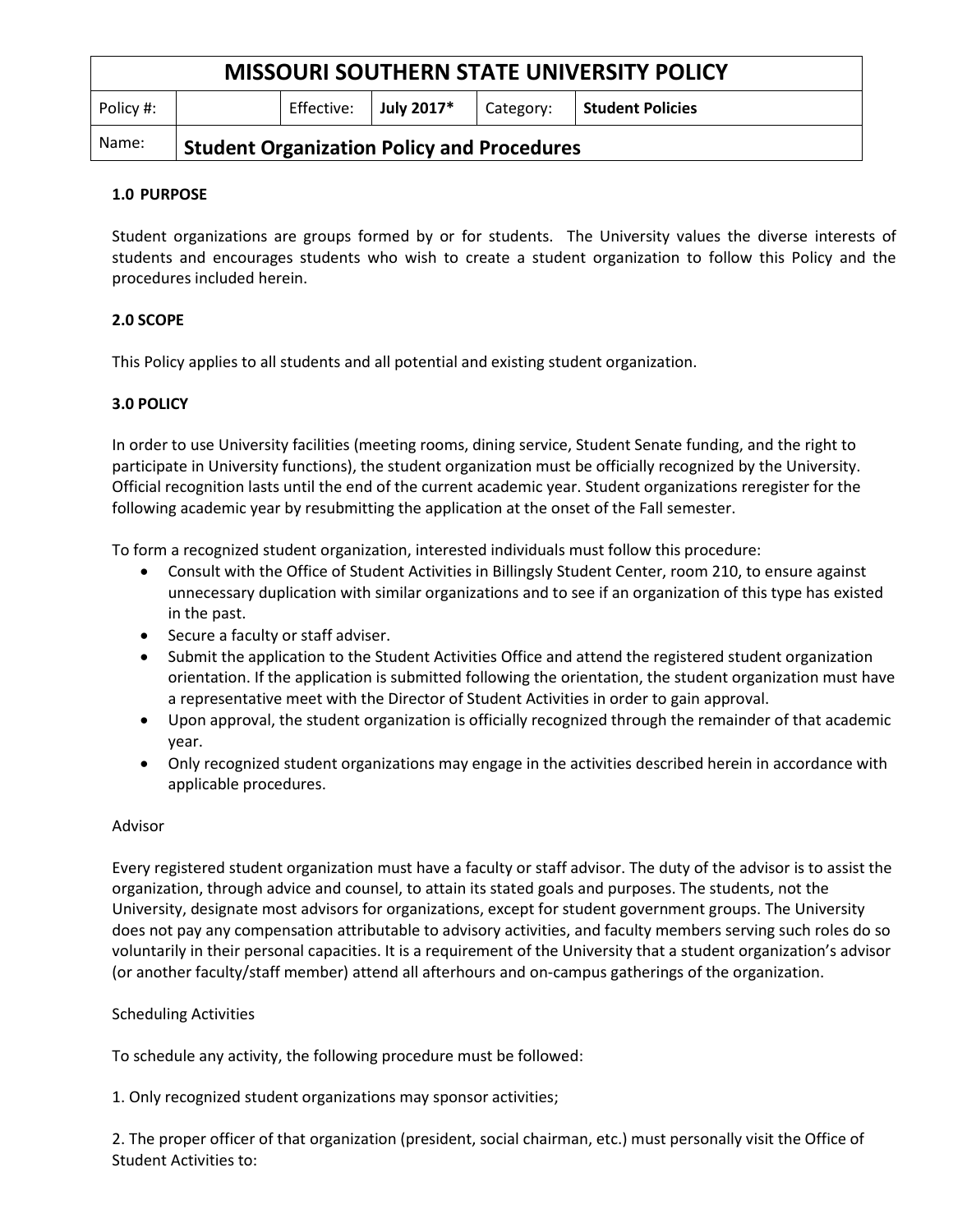- a. properly register the activity and its time, place, and type;
- b. check for conflicts;
- c. fill out the appropriate facilities reservation forms;
- d. be informed of university policies concerning publicity;
- 3. Deviations from the policies must be granted by the Director of Student Activities.

### Deadlines

University facilities are available on a first-come, first-served basis. The sooner an event is scheduled, the better. The Student Center may be reserved up to a semester in advance, and a full two weeks' notice is required for any major social function. Organizational meetings and smaller social functions require at least five business days' notice.

## Refreshments and Meals

Food and beverages for any student organization meeting or event on campus must be ordered from the University Dining Service, located on the second floor of Billingsly Student Center. Absolutely no food or beverages may be brought on campus (indoors or outdoors) without prior approval of the Dining Services General Manager, regardless of whether the food was donated.

## Annual Organization Report

All approved student organizations are required to submit annually a form showing the name, advisor(s) and a representative of the student organization. These forms will be due in the Student Activities Office two weeks after classes begin. Any changes in the information contained in the form should be submitted within two weeks after such change occurs. Failure to file these forms and to keep them current will automatically place the student organization on "inactive" status. Only "active" student organizations are entitled to the privileges set forth herein, including, but not limited to: free reservation of facilities; eligibility for Student Senate money; participation in Homecoming; and listing as an official campus organization at the University.

## Registered Student Organization Orientation

In order for recognized student organizations to maintain their approved status, at least one representative of each currently recognized student organization must attend the registered student organization orientation at the beginning of the Fall semester. This event, sponsored by the Department of Student Activities, is mandatory. If a student organization representative fails to attend this orientation or if a student organization registers following the orientation, a student organization representative must schedule a time to personally meet with the Director of Student Activities. Once a registered student organization completes the required paperwork and has a representative attend the orientation or meet with the Director of Student Activities, registration is complete for the academic year.

#### Standard of Conduct and Discipline

Students are adults who are expected to take responsibility for their own personal conduct, including the University rules necessary to maintain safety and order on campus and high academic standards. Student organizations are responsible for conducting their affairs in a manner that reflects favorably upon themselves and the University. Such responsibilities include:

## 1. Compliance with all University regulations;

2. Taking reasonable steps as a organization to prevent violations of law or University rules, policies or regulations by members of the group;

3. A willingness to deal individually with those members of the student organization whose behavior reflects unfavorably upon that student organization or upon the University;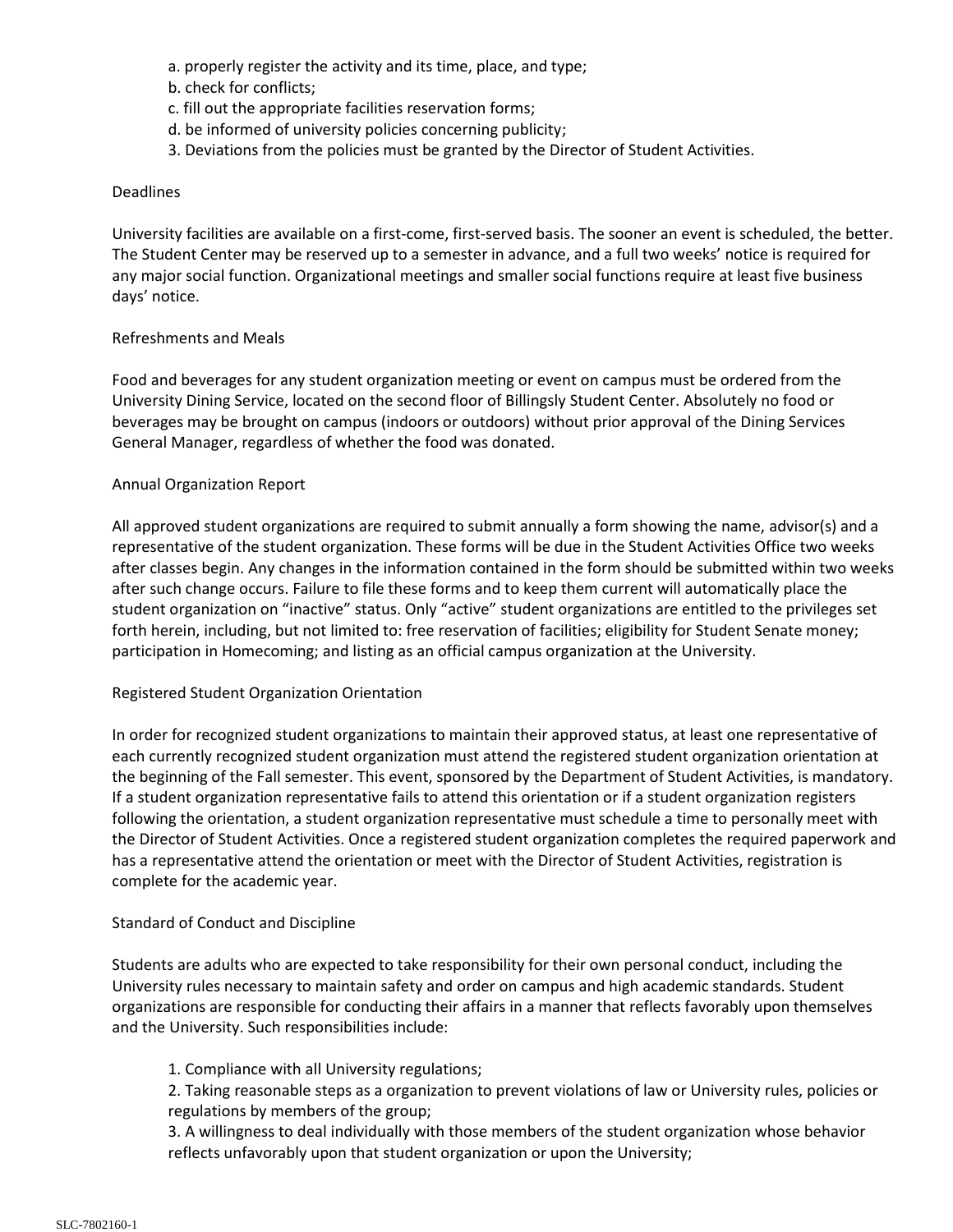4. Acknowledging that the University strictly prohibits any and all forms of hazing. Hazing is defined as an act that endangers the mental or physical health or safety of a student, or that destroys or removes public or private property, for the purpose of initiation, admission into, affiliation with, or as a condition for continued membership in a group or organization. Participation or cooperation by the person(s) being hazed does not excuse the violation. Failing to intervene to prevent (and/or) failing to discourage (and/or) failing to report those acts may also violate this Policy.

5. Complying with all state and federal laws and local ordinances regulating the sale, possession and consumption of alcoholic beverages off campus (alcohol is prohibited on campus). It is a violation of Missouri law for any person under 21 years to purchase, attempt to purchase or have in their possession any alcoholic beverages without the appropriate licenses;

6. Properly advertising on campus. All posters, signs, announcements and banners prepared by student organizations must be approved at the Student Activities Office (BSC 210) BEFORE they are displayed on campus. Statements and/or pictures that infer alcohol consumption, or that could be interpreted as racist, sexist or negatively directed at other groups, are strictly forbidden. Most recognized student organizations including fraternities, sororities, religious groups and some service organizations are neither agents of the University nor subject to the control and direction of the administration. However, the Director of Student Activities, after consulting with representatives of the organization, shall have the authority to impose sanctions. Where the disposition proposed by the Director of Student Activities is not accepted, the student organization may appeal in writing to the Dean of Students. The student organization shall have the rights of notice and formal procedures. Any decision regarding a student organization appeal made by the Dean of Students is final.

7. Failure to follow the policies and procedures applicable to student organization membership, including the policies and procedures set forth herein, may subject a student organization to permanent or temporary suspension of their charter, withdrawal of University recognition and/or support, social probation, denial of use of University facilities or other appropriate action.

## Use of the University Name

No student or student organization may use any printed or written words or device on any letterhead, envelope or other printed matter or publication that has official connections or relations with the University, unless the use of such words or device is previously authorized by the Dean of Students.

## Finances

The monies of all recognized student organizations that receive University monetary support must be deposited with the University Business Office. Student organizations not receiving University monetary support may manage their own business affairs and may have their own checking accounts and purchasing procedures, but must not use the name of the University in the account. The University does not assume any financial or legal responsibility for student organizations.

## Housing

No student organization shall build, buy, rent or lease a house or other dwelling place without prior the approval of the University. Student organizations may make such requests through the Student Affairs Office.

## Fundraising by Recognized Student Organizations

Recognized student organizations may obtain fundraising approval through the Director of Student Activities under the following conditions:

- 1. that such activities do not conflict with the educational purposes of the University;
- 2. that such activities do not conflict with any activity already approved;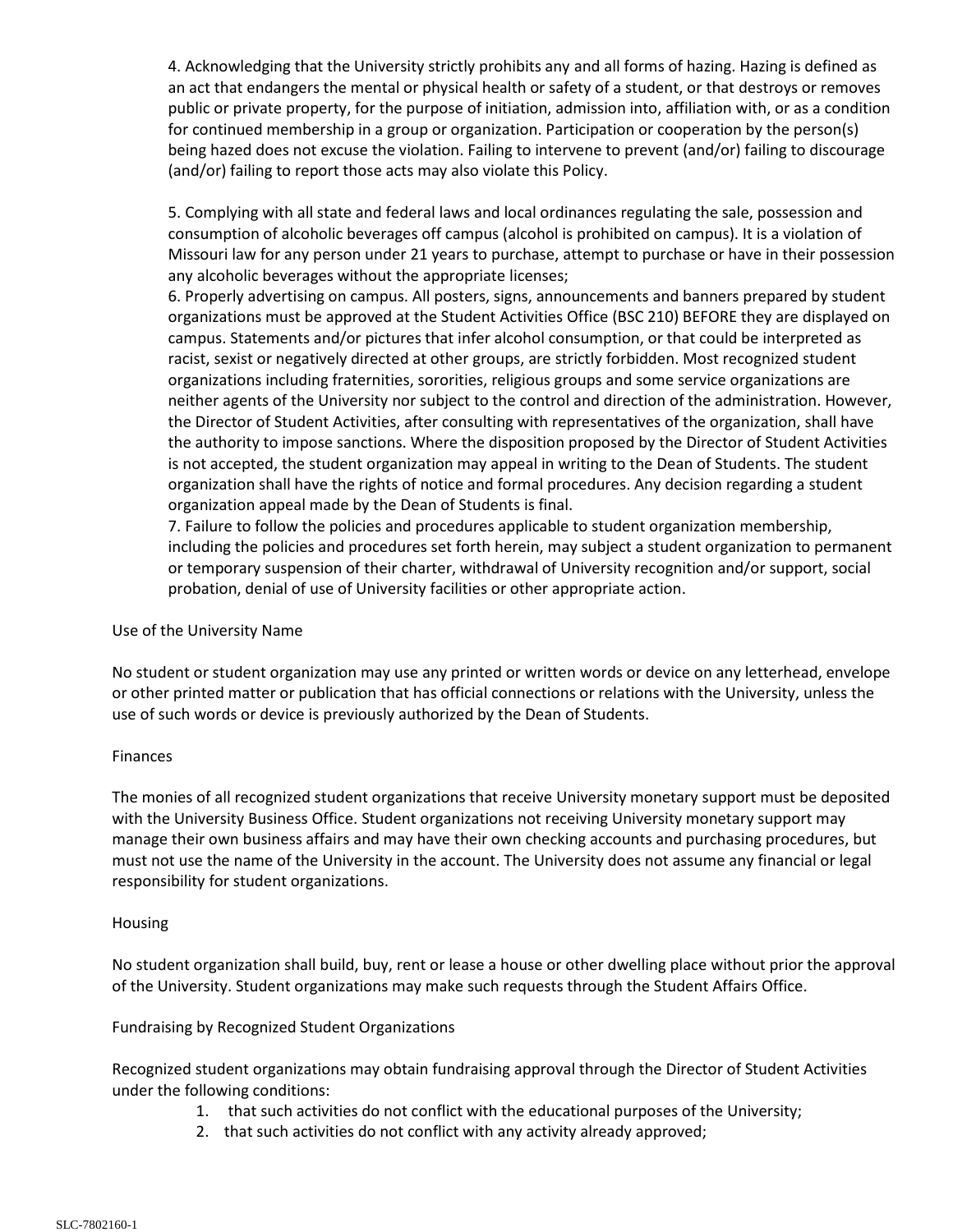3. that funds derived from such activities must be used for educational purposes of the organization or the University;

Posters, Announcements, and Notices

Regulations governing posters, announcements, notices, fliers, cards, pamphlets, brochures, sidewalk chalking and other advertising materials are as follows:

1. Items to be posted must be brought to the Student Activities Office, BSC room 210, for prior approval. 2. Any item to be approved must contain the name of the individual, department, or recognized student organization on whose behalf the announcement is posted. This must be on the front of multi-page documents.

3. Posters may be no larger than 22" x 28".

4. There is a limit of 5 posters, fliers, etc. per building per candidate or event.

5. Materials must be placed on general-use bulletin boards only and not on walls, windows, or doors. No form of announcement may be placed on, attached to or written on any structure or natural feature of the campus such as the sides of buildings, the surface of walkways or roads, posts, waste receptacles, trees, or stakes. Improperly placed materials will be removed and disposed of. A listing of these bulletin boards may obtained from the Student Activities Office.

6. Student organizations may distribute non-commercial handbills, announcements, statements, or materials at any reasonable outdoor area on campus consistent with the orderly conduct of University affairs, the maintenance of University property, the avoidance of litter and the free flow of traffic and persons.

7. Materials may not be placed on automobiles parked on campus.

8. Distribution by means of accosting or shouting at individuals is prohibited.

9. Permission for off-campus organizations to distribute literature on campus must be granted through the Student Affairs Office.

## Sidewalk Chalking Policy

All guidelines must be followed when chalking campus sidewalks.

1. Chalking on sidewalks is permitted for use by a currently enrolled student, registered student organizations, or University departments only to announce or publicize campus events, including but not limited to, student organization activities, Student Senate election candidate campaigning, Homecoming candidate campaigning, departmental announcements, Career Fair information, and Graduation Expo information.

2. All chalkings need to be approved by a professional staff member in the Student Activities Office. Proposed sidewalk chalking shall be submitted on paper at least two (2) business days prior to the day of posting. The submission must include wording to be used and a sketch or description of any images used. The design must include the sponsor's name or identifiable logo.

3. Chalkings are permitted on horizontal sidewalk surfaces only; in areas that can be naturally washed by rain; and are not permitted under over-hangs or on buildings, benches, steps, trees, trash receptacles, or similar surfaces. All chalk used must be water soluble. Sponsors will be assessed clean-up charges for chalking that appears in unauthorized areas if the chalking is not voluntarily and expeditiously removed. 4. Chalking should take place no more than three (3) business days prior to the event and shall not remain more than three (3) business days after the event. Sponsors shall not depend solely on rain to remove chalking. If advertising remains longer than the allowed time, the sponsor may be assessed clean-up charges by Physical Plant or Billingsly Student Center.

5. All chalking with non-English language, words, phrases, writing, or symbols must file the English translation with the Student Activities Office and provide the English translation in the same chalking vicinity.

6. All profanity and sexually suggestive drawings are prohibited. Any religious or racial, sexual libel, and language deemed defamatory, threatening, or strongly offensive is strictly prohibited.